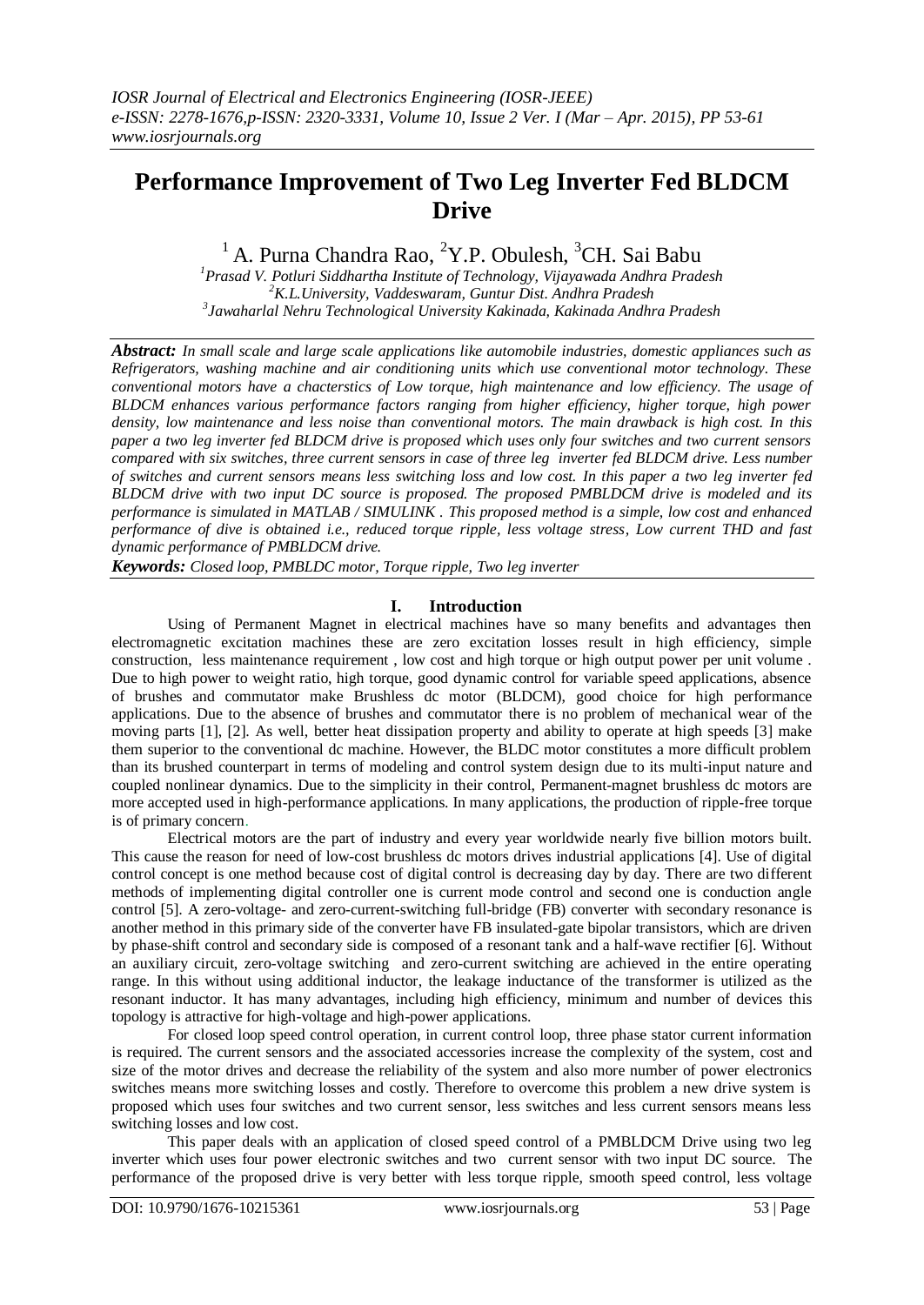stress and low Current THD. Another advantage of this method is that due to two sources reliability of the system increases.

## **II. BLDC Motor Drive Strategies**

Fig. 1(a) shows the general BLDC drive system fed by inverter. Fig. 1(b) shows the trapezoidal back emf and corresponding currents for operation of BLDC drive system. For getting constant output power, current is fed through the motor at flat portion of the back EMF as shown in fig. 1(b). Using digital control each phase of motor is energized according to those sequences. Therefore the position of rotor is important for driving the motor. Here for sensing position of rotor hall sensors are used. The desired current profile is achieved by proper switching of voltage source inverter.



**Fig. 1(a)** BLDC Motor Drive System **Fig.1 (b)** BLDC Motor back emf and the motor phase currents Fig. 2 shows the closed loop speed control of conventional three leg inverter fed BLDC drive system using hysteresis current control scheme, in this we required three hysteresis current controller and we have to sense stator currents for this three current sensors are required. This method has following drawbacks, current sensors are bulky, heavy, expensive, and torque fluctuations is due to differences in current sensor sensitivities.



**Fig. 2** Conventional Three leg inverter fed BLDC drive

Fig.3 shows the proposed schematic diagram of closed loop speed control of two leg inverter fed PMBLDCM drive with two input DC source. The advantage of this schematic is, in this two current sensors and four power electronic switches are used means low cost and less switching losses and the performance of the drive is improved i.e., reduced torque ripple, less voltage stress and fast dynamic performance of PMBLDCM drive.



**Fig.3** Schematic of proposed method

## **III. Operation Of Drive**

Fig. 3 shows the schematic diagram of two leg inverter fed PMBLDC drive with two input DC source. Here actual motor speed is compared with the reference speed of the motor which gives speed error and it is fed to the Proportional integral controller, which gives the ref. torque signal, this ref. torque signal is compared with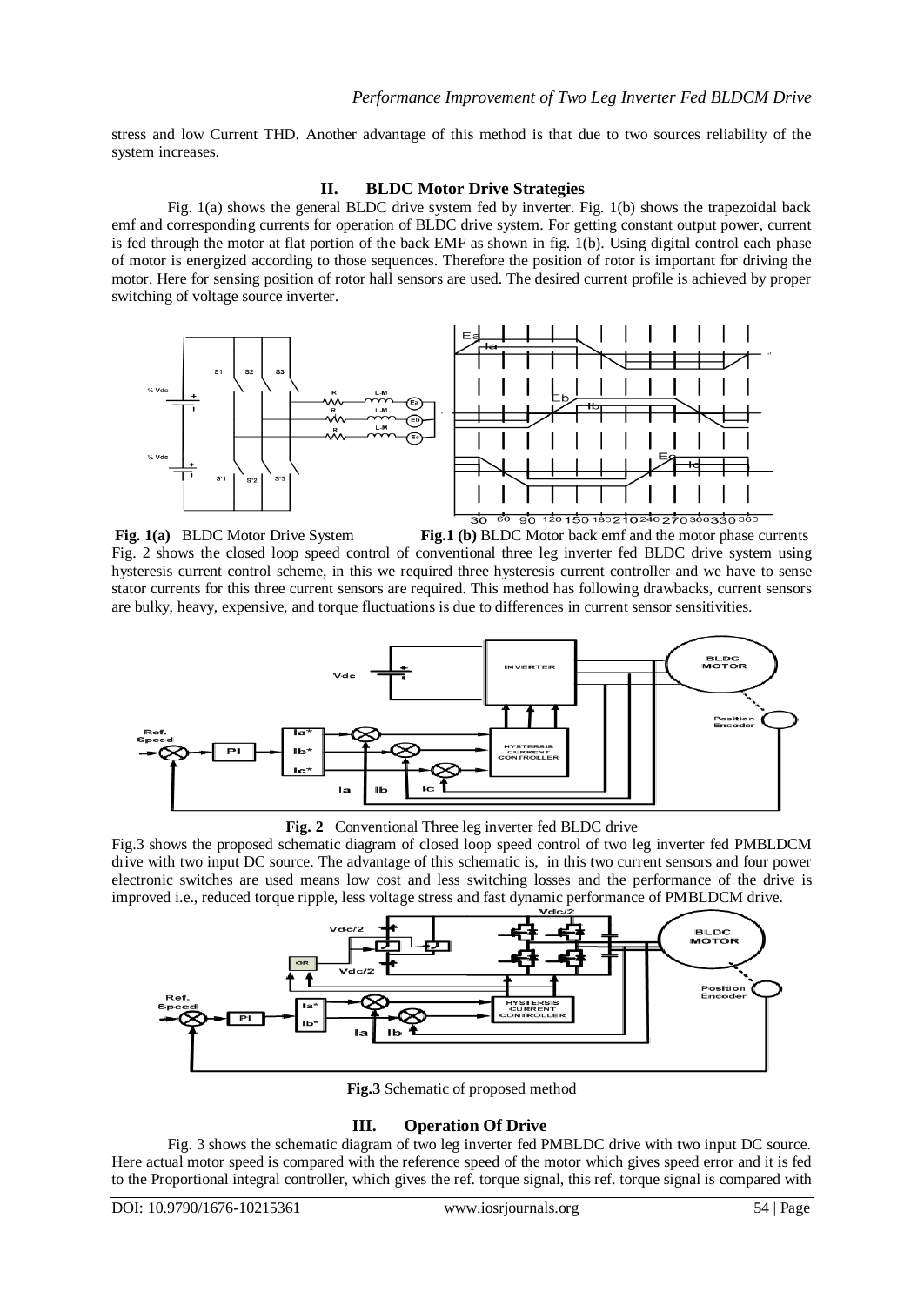the actual motor torque, which gives the reference magnitude of currents, which is compared with the stator current, this error signal is fed to hysteresis controller to produce gate pulses to the two leg inverter to control the output voltage.

## **IV. Results And Analysis**

To evaluate the performance of the proposed PMBLDCM drive system, simulation models have been developed and the simulation is carried out using MATLAB/ SIMULINK. Fig. 4 shows MATLAB/SIMULINK model of closed loop speed control of PMBLDCM drive using three leg inverter. Fig. 5 shows MATLAB/SIMULINK model of closed loop speed control of PMBLDCM drive using two leg inverter. Fig. 6 shows proposed MATLAB/SIMULINK model of closed loop speed control of PMBLDCM drive with two input DC source using two leg inverter. The performance of the drive is simulated for constant rated torque (2 Nm) at rated speed. The parameters of the BLDC motor used for simulation are,  $Rs = 0.75\Omega$ , Ls =200e-6mH, P = 4, J = 0.4e-3Kg-m2.



**Fig 4:** MATLAB/SIMULINK model of closed loop speed control of three leg inverter fed PMBLDCM drive using three current sensors method



**Fig 5:** MATLAB/SIMULINK model of closed loop speed control of two leg inverter fed BLDCM drive with single DC source



**Fig 6:** Proposed MATLAB/SIMULINK model of closed loop speed control of two leg inverter fed PMBLDCM drive with two input DC source

## **A. Pmbldcm Drive Using Two Leg Inverter With Single Dc Source**

## **I. Performance of PMBLDCM drive at Constant Torque with variable speed condition**

The performance of the two leg inverter fed PMBLDCM drive with single DC source under constant torque with variable speed is evaluated, while the motor is feed from 500V, DC supply at rated torque of 2 Nm with a speed variation from 500 rpm to 1000 rpm.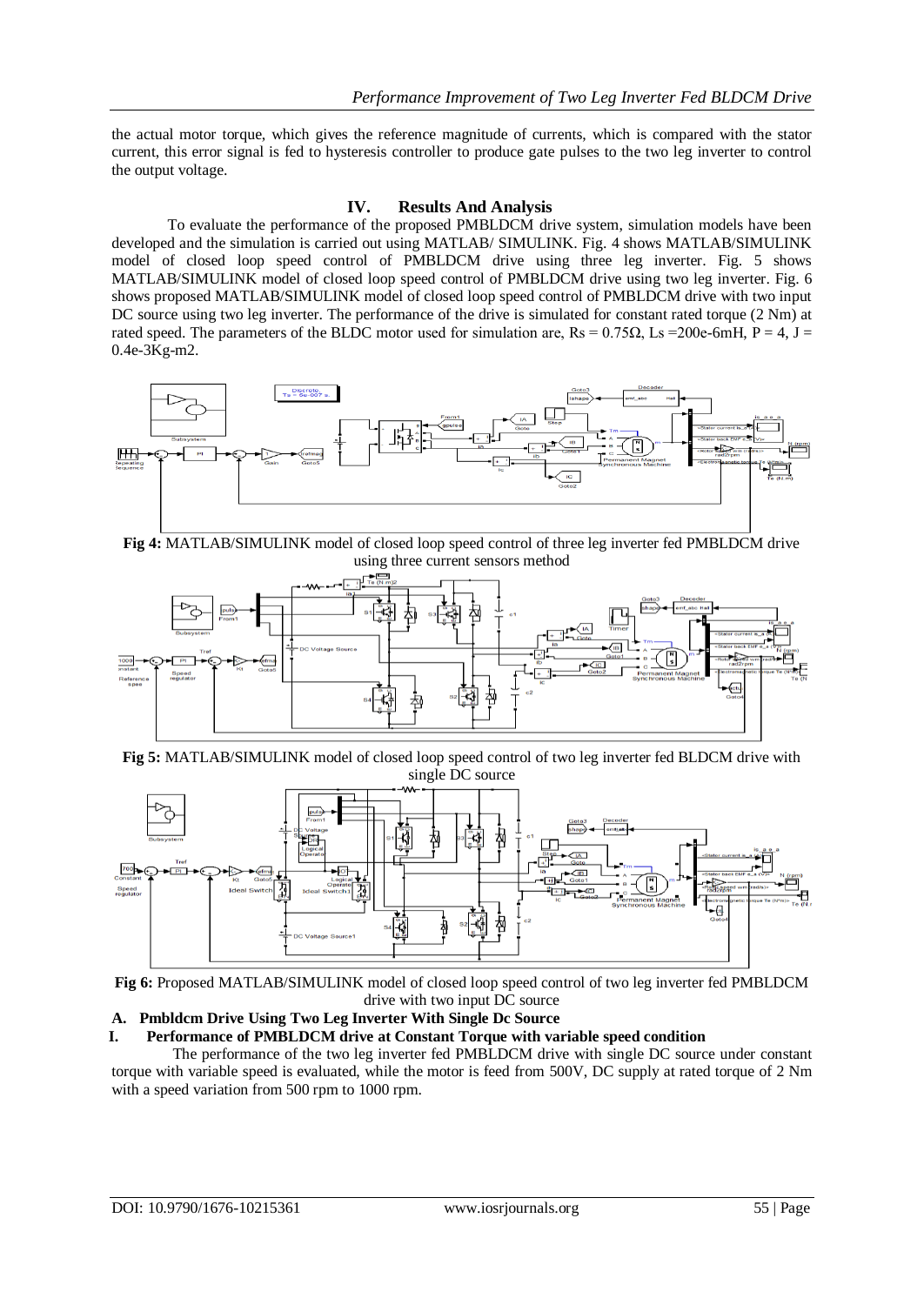

Fig. 7. Performance of PMBLDCM drive using two leg inverter with single dc source at constant torque with variable speed condition (a) Torque response (b) Speed response (c) Stator current response (d) Back EMF response (e) Stator line voltage

Fig.7. shows the performance of PMBLDCM drive using two leg inverter with single DC source at constant torque with variable speed condition. Fig  $7(a)$  shows the torque response of the two leg inverter fed PMBLDCM drive with single DC source. A reference speed of 500 rpm is set at the time of starting and a load torque of 2Nm is applied at t=0.01 sec. During stating and at no load motor is developing a no load torque of 2.5 Nm. At t= 0.01 sec motor is developing approx motor torque of 2Nm. At t=0.2 sec motor is developing a torque of 2.5 Nm this is because at  $t=0.2$  sec reference speed is changed from 500 rpm to 1000 rpm and the drive is reached to a set speed of 1000 rpm at t=0.3 sec after this motor is develops a constant load torque of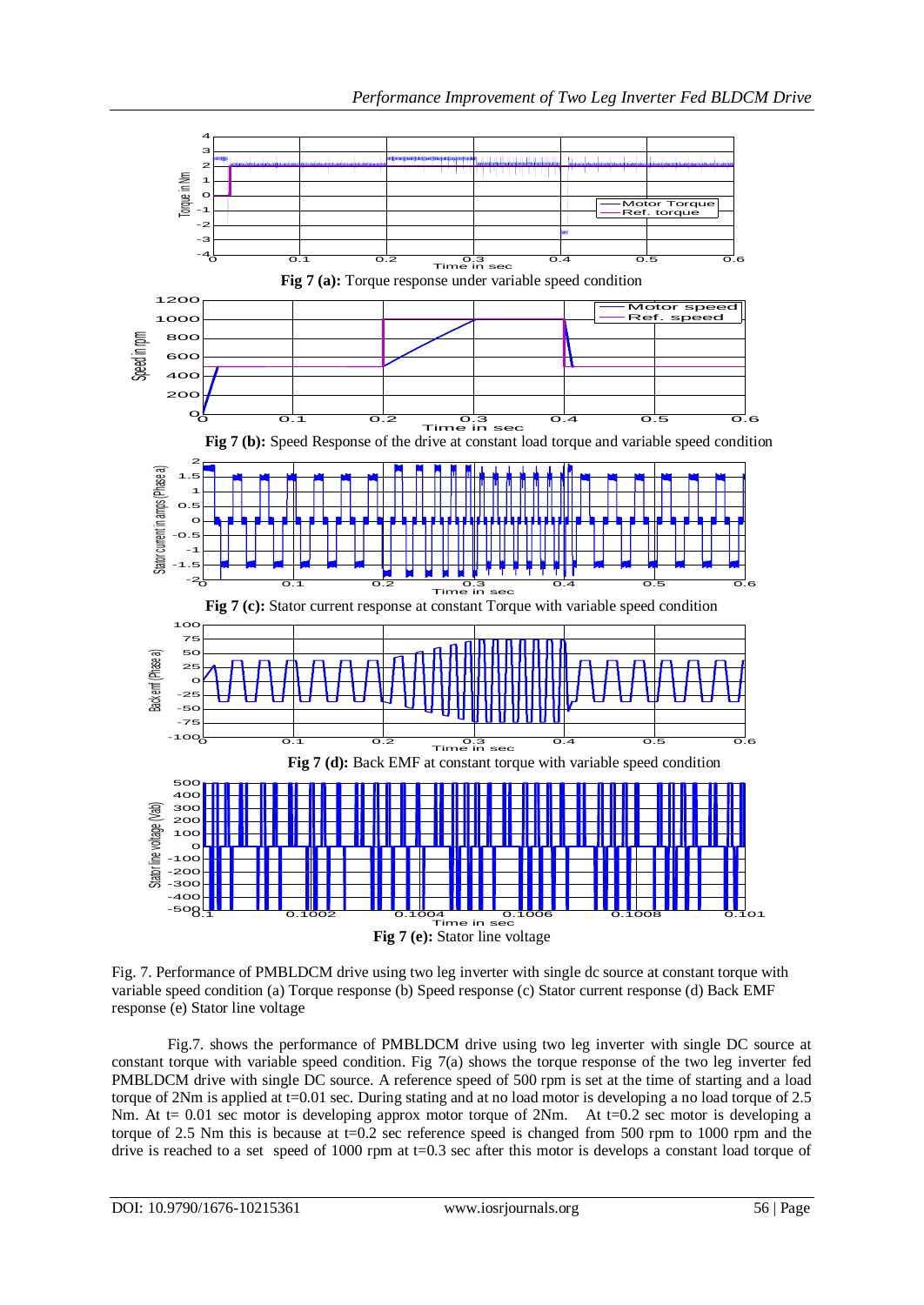2Nm. At  $t = 0.4$  sec motor develops a negative torque of 2.5 Nm because at  $t = 0.4$  sec set speed reduced from 1000 rpm to 500 rpm, at t=0.41 sec motor develops constant load torque of 2Nm

Fig. 7(b) shows the speed response of the drive at constant load torque with variable speed condition. At starting the reference speed is set to 500 rpm and the motor reaches to a set speed of 500 rpm at t=0.02 sec. To know the dynamic performance of the drive, at t=0.2 sec speed is increased to 1000rpm from 500 rpm. At t= 0.4 sec speed is decreased from 1000 rpm to 500 rpm and it is observe that drive reach the set speed within a time of 0.1 sec .

Fig. 7(c) shows the stator current response, at constant torque with variable speed condition. At the time of starting motor takes a starting current of 1.75 amp and from t=0.02 sec motor takes a steady state current of 1.4 amps because the motor reaches to a set speed of 500rpm. At t=0.2 sec set speed is change from 500 rpm to 1000 rpm, at t=0.2 to 0.3 sec motor takes a current of 1.75 amps because at t=0.3 sec motor reached to set speed of 1000 rpm, after t=0.3 sec motor takes a steady current of 1.5 amps. At  $t=0.4$  sec set speed is reduced to 500 rpm and motor takes a steady state current of 1.4 amps.

Fig. 7(d) shows the Back EMF response at constant torque with variable speed condition. As we know that back EMF is proportional to the speed, at  $t = 0.2$  sec, the set speed is 1000 rpm and motor reaches to set speed of 1000 rpm at  $t=0.3$  sec and the magnitude of back emf is 75V. At  $t=0.4$  sec motor speed is reduced to 500 rpm from 1000 rpm , back emf also reduced to 37V . Fig. 7(e) shows the stator line voltage and this voltage varies between 0 to 500V.

#### **II. Performance of PMBLDCM drive at Constant speed with variable torque condition**

Fig.8 shows the performance of PMBLDCM drive using two leg inverter with single DC source at constant speed with variable torque condition. Fig.8 (a) shows the motor torque response of the two leg inverter fed PMBLDCM drive with single DC source. A constant speed of 1000 rpm with variation of load torque at t= 0.1 sec of 2Nm, at t=0.5 sec torque of 1 Nm, and at t=0.7 sec torque of 1.5Nm is applied. Motor is developing the approximate torque equal to the load torque with some ripple as shown in fig. 8(a).

Fig. 8(b) shows the speed response of the drive at constant speed with variable torque condition and it is observe that the drive maintains a constant set speed of 1000rpm during the whole period of variation of load.

Fig. 8(c) shows the stator current response, at constant speed with variable load condition. At the time of starting motor takes a starting current of 1.75 amp and from t=0.1 sec motor takes a steady state current of 1.6 amps because of load torque of 2Nm. At t=0.5 sec motor takes a current of 0.9 amps because load torque of 1Nm. At t=0.7 sec motor takes a steady current of 1.4 amps because load torque of 1.5Nm.

Fig. 8(d) shows the Back EMF response at constant speed with variable load torque condition. As we know that back EMF is proportional to the speed, as speed is constant of 1000 rpm, therefore back emf is also constant at 75V.

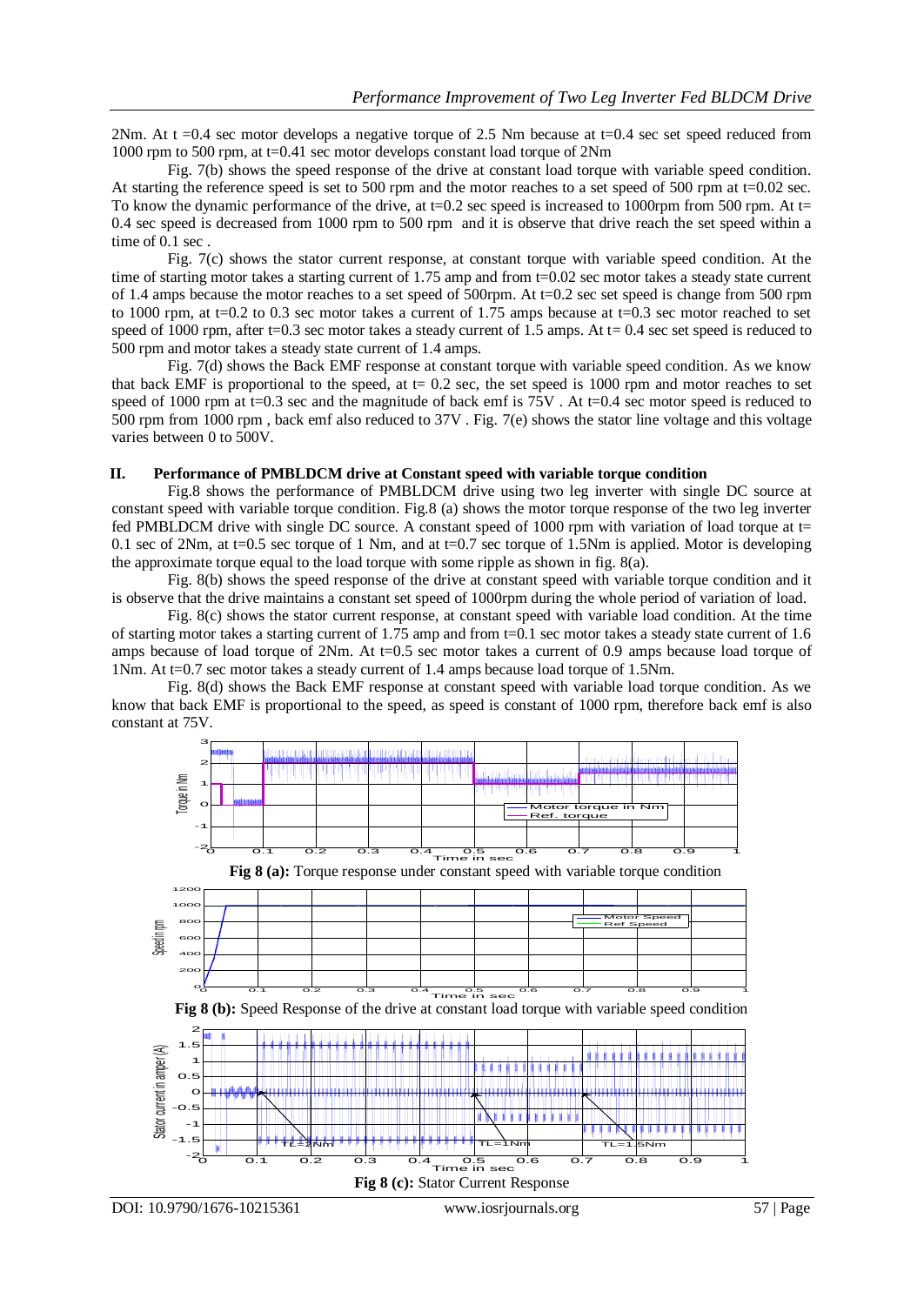

Fig.8. Performance of PMBLDCM drive using two leg inverter with single dc source at constant speed with variable torque condition (a) Torque response (b) Speed response (c) Stator current response (d) Back EMF response

#### **B. Pmbldcm Drive Using Two Leg Inverter With Two Dc Supply**

#### **a) Performance of PMBLDCM drive at Constant Torque with variable speed condition**

The performance of the two leg inverter fed PMBLDCM drive with two Dc supply is evaluated, while the motor is feed from two separate DC source of 250v each at rated torque of 2 Nm with variation of speed from 500 rpm to 1000 rpm and from 1000 rpm to 500 rpm.

Fig. 9 shows the performance of PMBLDCM drive using two leg inverter with two DC source at constant torque with variable speed condition. Fig 9(a) shows the torque response of the two leg inverter fed PMBLDCM drive with two DC source. A reference speed of 500 rpm is set at the time of starting and a load torque of 2Nm is applied at t=0.01 sec. During stating and at no load motor is developing a no load torque of 2.5 Nm. At t= 0.01 sec motor is developing approx motor torque of  $2Nm$ . At t=0.2 sec motor is developing a torque of 2.5 Nm this is because at  $t=0.2$  sec reference speed is changed from 500 rpm to 1000 rpm and the drive is reached to a set speed of 1000 rpm at  $t=0.3$  sec after this motor is develops a constant load torque of 2Nm. At t  $=0.4$  sec motor develops a negative torque of 2.5 Nm because at t=0.4 sec set speed reduced from 1000 rpm to 500 rpm, at t=0.41 sec motor develops constant load torque of 2Nm

Fig. 9(b) shows the speed response of the drive at constant load torque with variable speed condition. At starting the reference speed is set to 500 rpm and the motor reaches to a set speed of 500 rpm at t=0.02 sec. To know the dynamic performance of the drive, at t=0.2 sec speed is increased to 1000rpm from 500 rpm. At t= 0.4 sec speed is decreased from 1000 rpm to 500 rpm and it is observe that drive reach the set speed within a time of 0.1 sec .

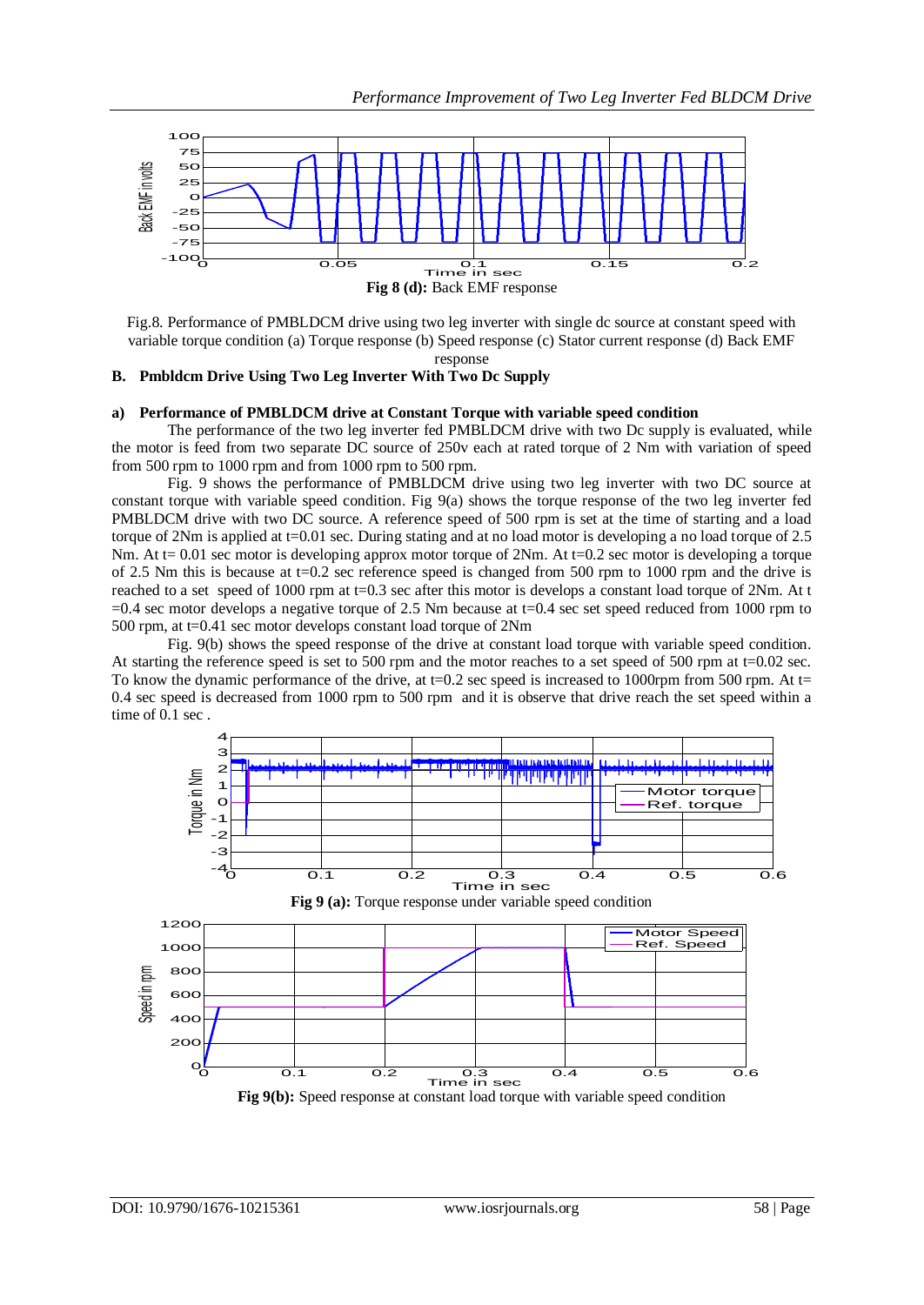

Fig. 9 Performance of PMBLDCM drive using two leg inverter with two dc source at constant torque with variable speed condition (a) Torque response (b) Speed response (c) Stator current response (d) Back EMF response (e) Stator line voltage

Fig. 9(c) shows the stator current response, at constant torque with variable speed condition. At the time of starting motor takes a starting current of 1.75 amp and from t=0.02 sec motor takes a steady state current of 1.4 amps because the motor reaches to a set speed of 500rpm. At t=0.2 sec set speed is change from 500 rpm to 1000 rpm, at t=0.2 to 0.3 sec motor takes a current of 1.75 amps because at t=0.3 sec motor reached to set speed of 1000 rpm, after t=0.3 sec motor takes a steady current of 1.5 amps. At t= 0.4 sec set speed is reduced to 500 rpm and motor takes a steady state current of 1.4 amps.

Fig. 9(d) shows the Back EMF response at constant torque with variable speed condition. As we know that back EMF is proportional to the speed, at  $t = 0.2$  sec, the set speed is 1000 rpm and motor reaches to set speed of 1000 rpm at  $t=0.3$  sec and the magnitude of back emf is 75V. At  $t=0.4$  sec motor speed is reduced to 500 rpm from 1000 rpm , back emf also reduced to 37V . Fig. 9(e) shows the stator line voltage and this voltage varies between 0 to 500V.

#### **b) Performance of PMBLDCM drive at Constant speed with variable torque condition**

Fig. 10 shows the performance of PMBLDCM drive using two leg inverter with two DC source at constant speed with variable torque condition. Fig. 10(a) shows the motor torque response of the two leg inverter fed PMBLDCM drive with two DC source. A constant speed of 1000 rpm with variation of load torque at  $t=0.1$  sec of 2Nm, at  $t=0.5$  sec torque of 1 Nm, at  $t=0.7$  sec torque of 1.5Nm is applied. Motor is developing the approximate torque with some ripple as shown in fig. 10(a).

Fig. 10(b) shows the speed response of the drive at constant speed with variable torque condition and it is observe that the drive maintains a constant set speed of 1000rpm during the whole period of variation of load.

Fig. 10(c) shows the stator current response, at constant speed with variable load condition. At the time of starting motor takes a starting current of 1.75 amp and from t=0.1 sec motor takes a steady state current of 1.6 amps because of load torque of 2Nm. At t=0.5 sec motor takes a current of 0.9 amps because load torque of 1Nm. At t=0.7 sec motor takes a steady current of 1.4 amps because load torque of 1.5Nm.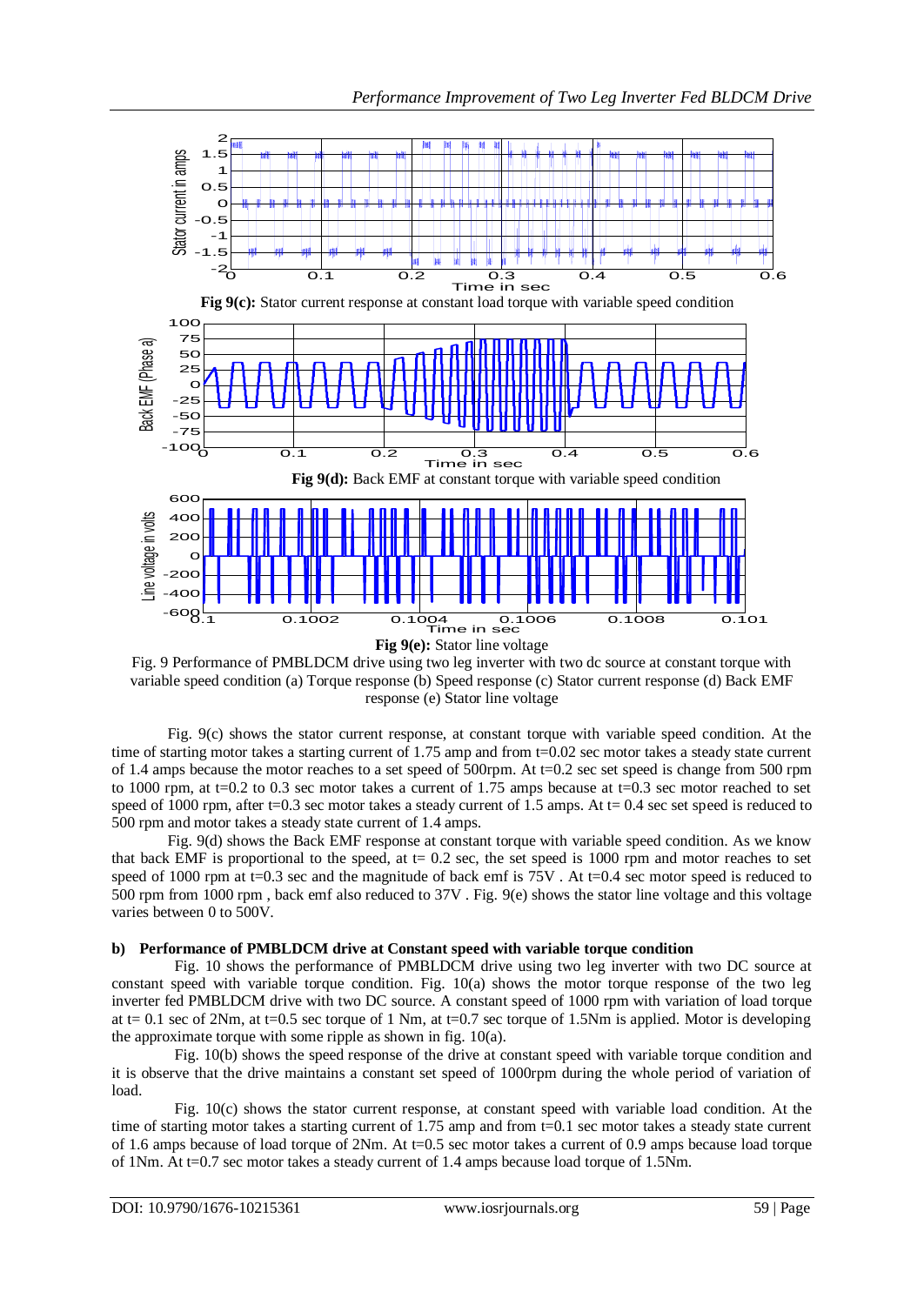Fig. 10(d) shows the Back EMF response at constant speed with variable load torque condition. As we know that back EMF is proportional to the speed, as speed is constant of 1000 rpm, therefore back emf is also constant at 75V.

.





<sup>(</sup>a) Torque response (b) Speed response (c) Stator current response (d) Back EMF response

## **C. Comparison of two leg inverter fed PMBLDCM drive using single DC source and proposed method**

In this paper simulation is carried out extensively for both the cases with constant speed with variable load condition and with variable speed with constant load torque condition. It is observe that propose method has so many advantages when compared with two leg inverter fed PMBLDCM drive using single DC source. In proposed method voltage stress across stator winding is reduced to half, second one is reliability of the drive increase due to the presence of two sources, third one is the torque ripples are going to reduced, fourth one is low cost as number of switches are reduced and current sensors are also reduced, fifth one is that in current % THD is less. Table I shows the comparison of two leg inverter fed PMBLDCM drive using single DC source and proposed method